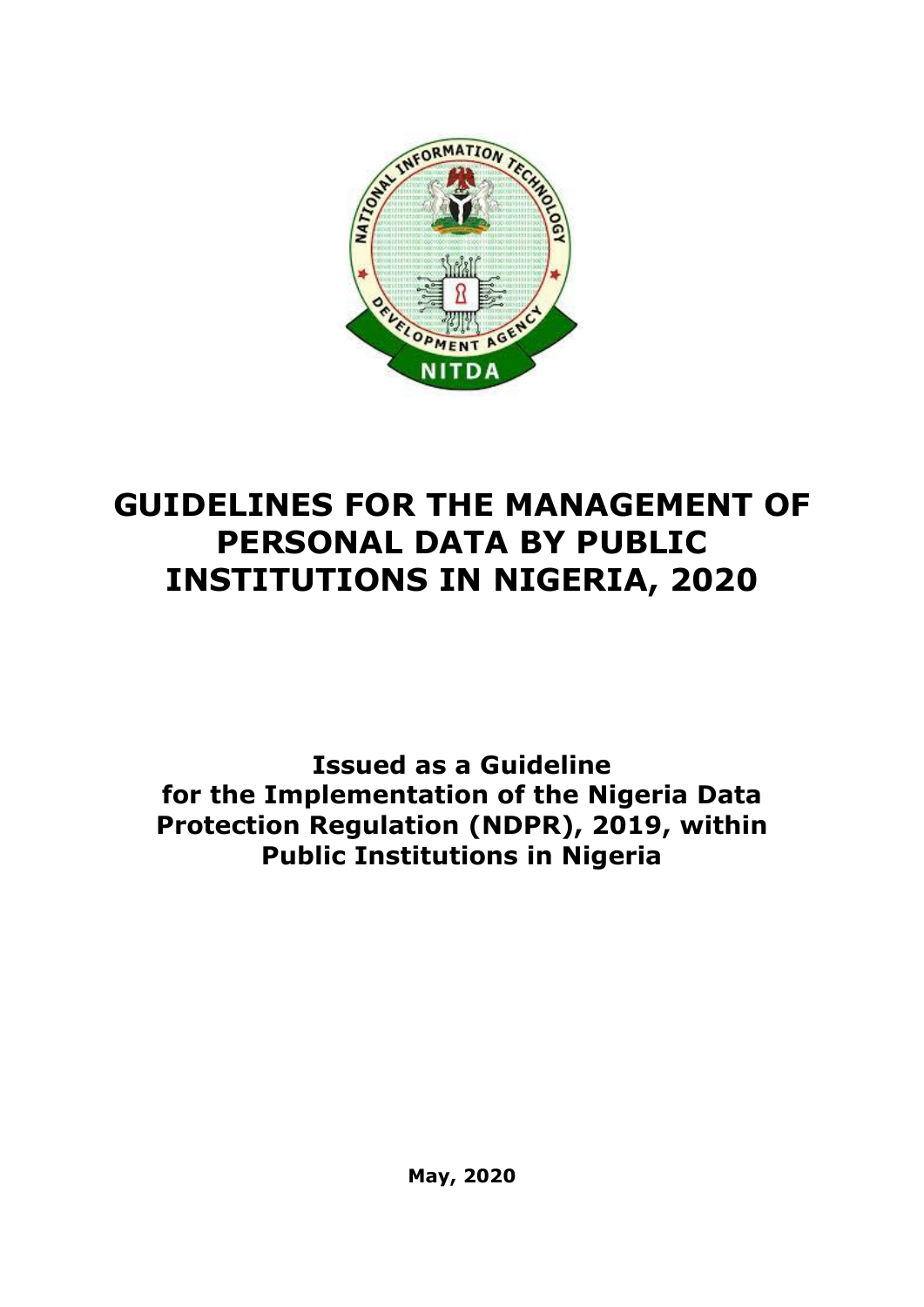# **PART ONE**

# **1.1 BACKGROUND**

- a. Protection of personal personal data has assumed an international human rights status. Paragraph 12 of the Universal Declaration of Human Rights (1948) provides that "*No one shall be subjected to arbitrary interference with his privacy, family, home or correspondence, nor to attacks upon his honour and reputation*."
- b. Similarly, the International Covenant on Civil and Political Rights (1966) also provides that no one shall be subjected to arbitrary or unlawful interference with his privacy, family, home or correspondence, nor to unlawful attacks on his honour and reputation.
- c. In Nigeria, Section 37 of the Constitution of the Federal Republic of Nigeria 1999, as amended, provides that "*The privacy of citizens, their homes, correspondence, telephone conversations and telegraphic communications is hereby guaranteed and protected*."
- d. Consequently, the need to protect personal data is highlighted by the various laws and regulations which have stipulated various forms of protection for personal data. These laws include the Child Rights Act and the Freedom of Information Act, among others.
- e. Specifically, the Nigeria Data Protection Regulation (NDPR) issued in January 2019 pursuant to Section 6 (a and c) of the National Information Technology Development Agency (NITDA) Act 2007 provides the first comprehensive regulatory framework for data privacy protection in Nigeria. The NDPR outlines the scope, objectives, principles, international transfer, sanctions for noncompliance among others.
- f. The Presidential launch of the National Digital Economy Policy and Strategy in November 2019 emphasizes e-Governance implementation as a means of improving governance and deepening democracy. The collection, use, storage, access, security and transfer of personal data is fundamental to a successful implementation of the digital economy objective.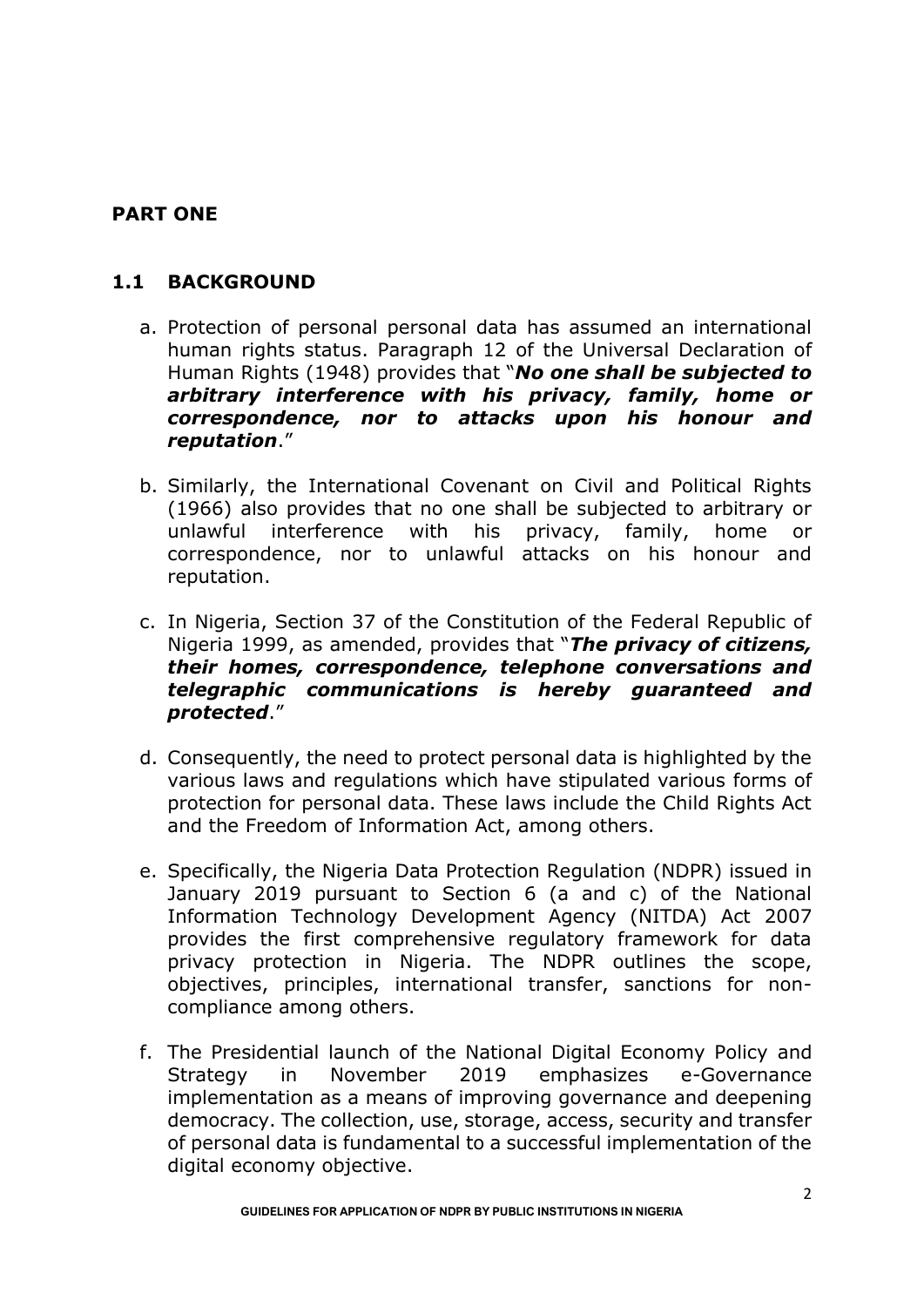### **1.2 PURPOSE**

The purpose of this Guideline is to provide guidance to Public Officers on how to handle and manage personal information in compliance with the NDPR, acknowledging that Governments at all levels are the biggest processors of personal data of Nigerians and in Nigeria.

### **1.3 AUTHORITY**

This Guideline is issued pursuant to Section 6 of the NITDA Act 2007 and the NDPR 2019.

#### **1.4 APPLICATION**

- a. This Guideline applies to all Public Institutions in Nigeria, including Ministries, Departments, Agencies, Institutions, Public Corporations, publicly funded ventures, and incorporated entities with government shareholding, either at the Federal, State or Local levels, while processing the personal data of a data subject.
- b. This Guideline shall operate for the purpose of the implementation of the Nigeria Data Protection Regulation, 2019. This therefore implies that the principles and core requirements for protection of personal data remains applicable. This Guideline governs the roles and responsibilities of public officers and public institutions with regards to the processing and management of personal data.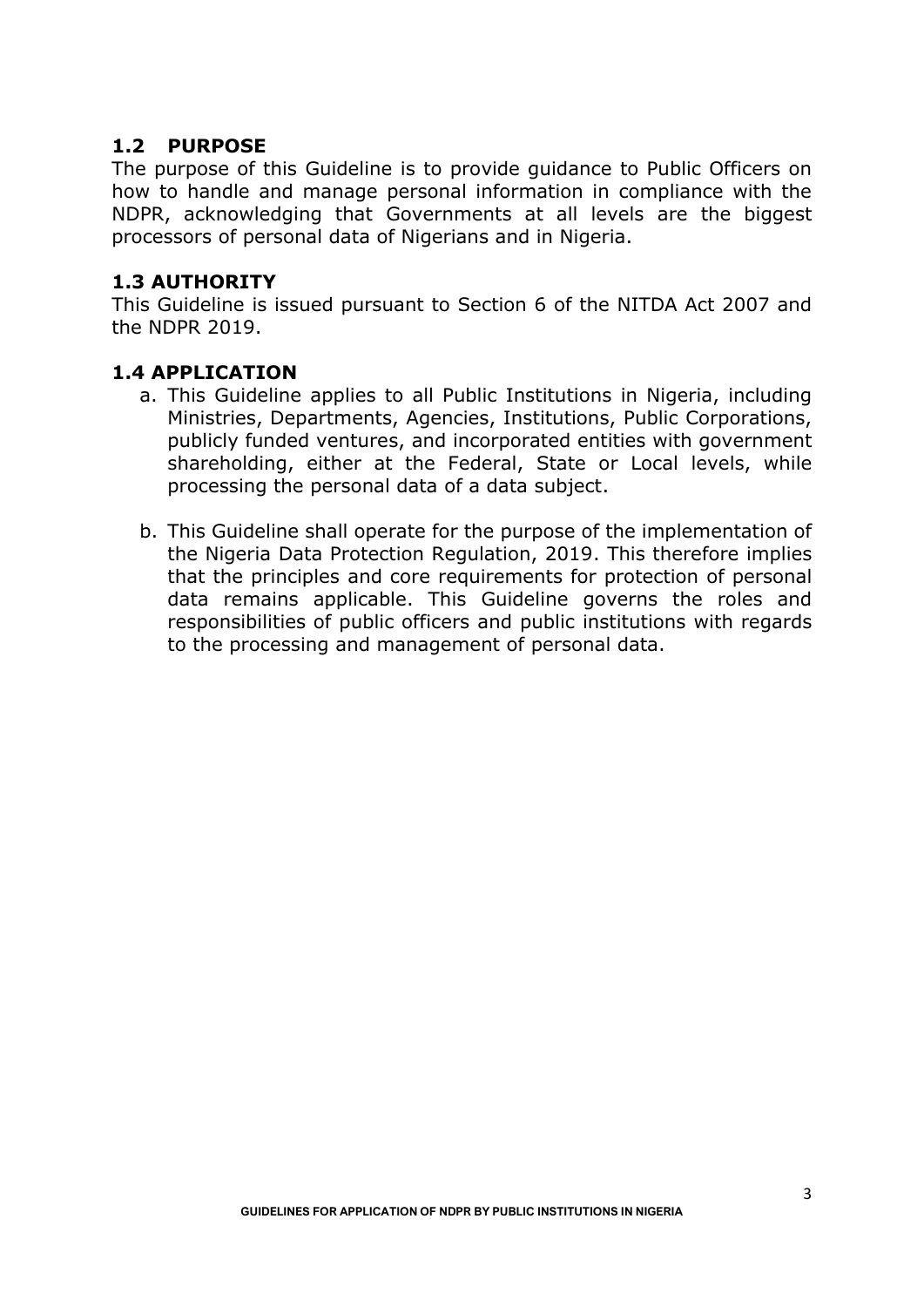# **PART TWO**

### **2.0 Guidelines**

# **2.1 Processing of Personal Data**

- a. All Public Institutions are under an obligation to protect personal data in any incidence of processing of such data. Processing in the context of this Guideline means any operation or set of operations which is performed on personal data, whether or not by automated means, such as collection, recording, organisation, structuring, storage, adaptation or alteration, retrieval, viewing, consultation, use, disclosure by transmission, dissemination or otherwise making available, alignment or combination, restriction, erasure or destruction.
- b. All forms of personal data of a Nigerian citizen, resident or non-Nigerian individual who has interactions with public institutions, or such public institutions have access to the personal data in furtherance of a statutory or administrative purpose, shall be protected in accordance with the NDPR or any other law or regulation in force in Nigeria.

### **2.2 Basis for Processing of Personal Data**

Processing of personal data shall be lawful and legitimate on any of the following basis:

- a. clear consent of the data subject for one or more specific purposes;
- b. performance of a contract to which the data subject is party or in order to take steps at the request of the data subject prior to entering into a contract;
- c. compliance with a legal obligation to which the institution is subject;
- d. protection of the vital interests of the data subject or of another natural person;
- e. processing is necessary for the performance of a task carried out in the public interest or in exercise of official public mandate vested in the controller;
- f. legitimate interest of the data subject;
- g. processing of personal data by a public institution must be founded on Public, Legal and Vital interest and the determination of these bases shall be subject to the following:
	- i. the processing is directly or collaterally linked to the performance of a mandate stipulated by an Act of the National Assembly;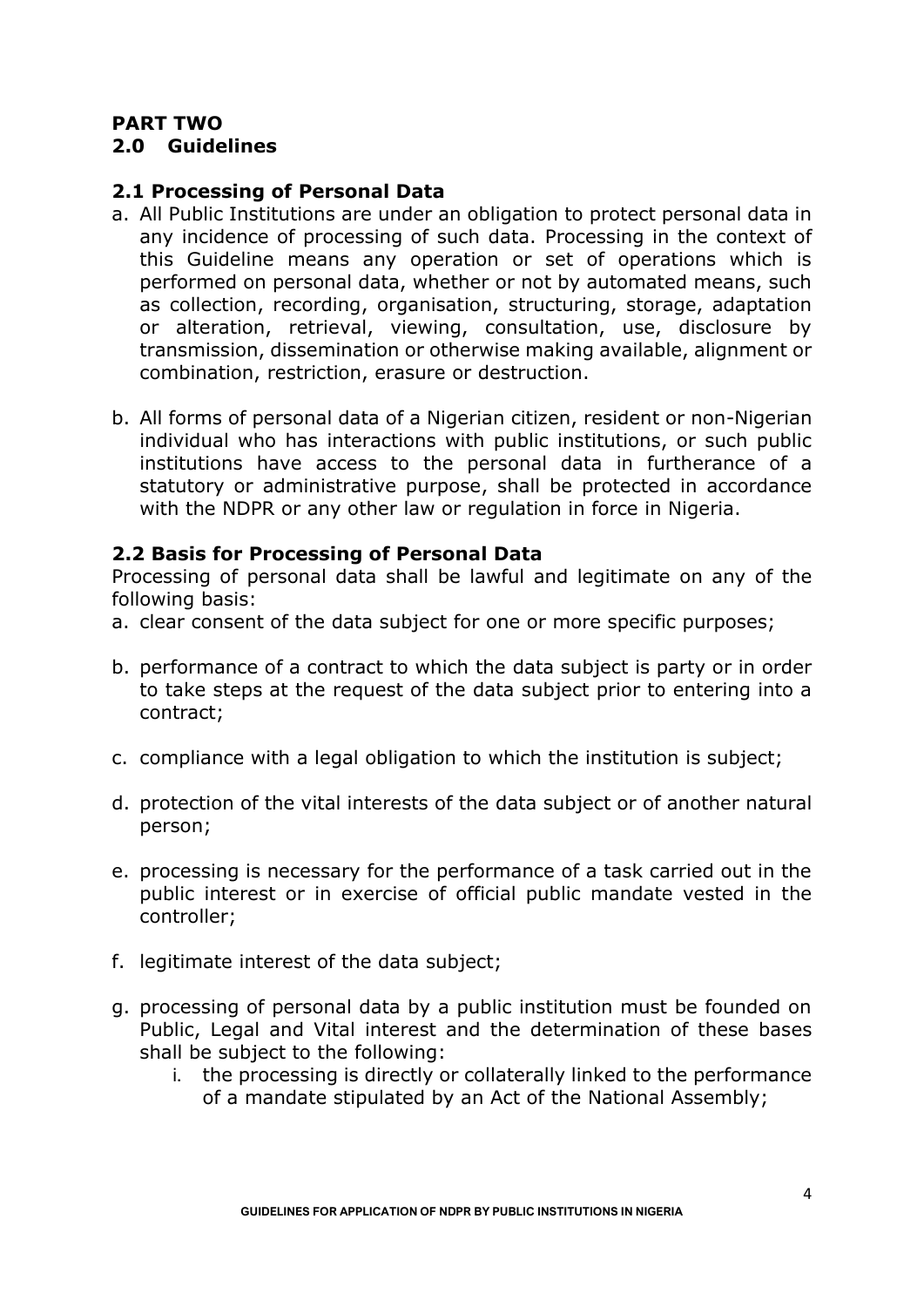- ii. the processing is necessary for the promotion of the security or welfare of the citizens, justifiable in a democratic and free society; and
- iii. a directive of the President in furtherance of the powers vested on that office by the Constitution or a legal instrument.
- h. No public institution shall change or expand the purpose for which the data was originally collected or used without an express instrument from a statutory authority or the consent of the data subject first sought and had.

# **2.3 Requirement of Consent**

In the following circumstances, consent shall be required for the purpose of processing personal data, even where another legal basis for processing also applies:

- a. for any direct marketing or communication activity, except to existing customers of the Institution who have accessed a good or a service and given consent earlier;
- b. for the processing of sensitive personal data such as health, ethnic, political affiliation, religious beliefs, trade union membership, biometric, genetic and sexual orientation;
- c. where personal data is used for purposes other than those initially specified to the data subject;
- d. where personal data relating to a child is processed, in which case, consent is given by the parent or guardian;
- e. before personal data is processed outside Nigeria; and
- f. before the data controller makes a decision based solely on automated processing which produces legal effects concerning or significantly affecting the data subject.

# **2.4 Higher Standard for Sensitive Personal Data**

A higher standard of consent-seeking method applies to the processing of sensitive personal data. Such specific and higher consent method shall include a direct, unambiguous and distinct communication of request for consent by any electronic means or in writing, based on the circumstances of each case.

# **2.5 Exceptions**

The exception to the above may be cases of health emergency, national security and crime prevention.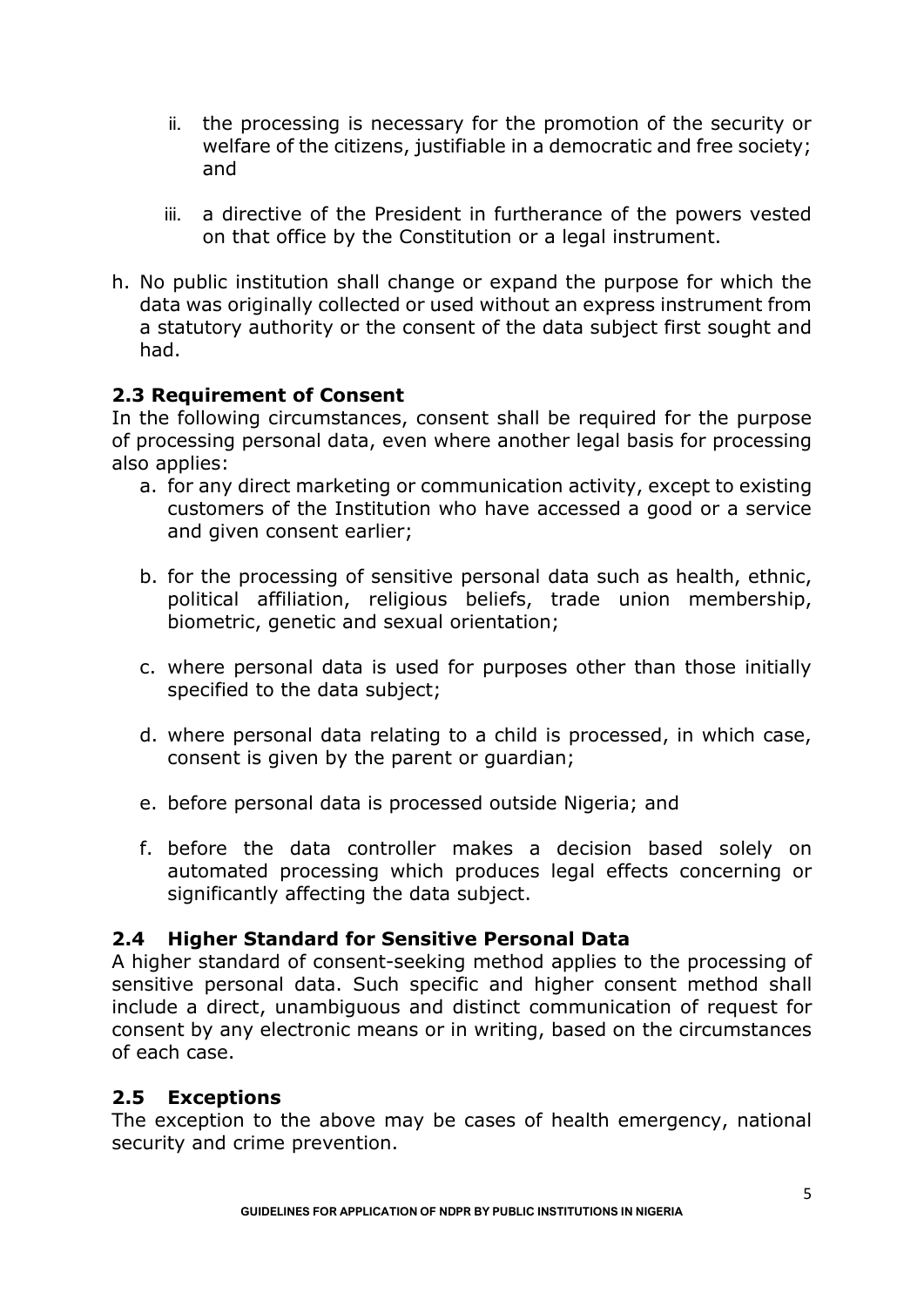# **2.6 Information Security**

Every Public Institution shall put measures in place to ensure the confidentiality, integrity, availability and resilience of data. Public Institutions that seek to process the personal data of Nigerians from another Public Institution, a private entity or an international organisation shall demonstrate the following:

- a. compliance with international information security standards such as ISO 27001:2013 or any similar standard;
- b. compliance with the provisions of the NDPR;
- c. conduct of a Data Protection Impact Assessment and submission of same to NITDA; and
- d. retention of a Data Protection Compliance Organisation (DPCO) to guide it in the use of the personal data and for compliance purposes.

#### **2.6 Designation of a Data Protection Officer (DPO)**

- a. Every Public Institution shall, within 90 days of the issuance of this Guideline, designate an official who shall act as the DPO for the Institution. The DPO shall:
	- i. be a senior level officer reporting directly to the Management;
	- ii. not be involved with other activities that would likely prejudice his judgment or advice to the institution on data protection management; and
	- iii. be trained in the general principles and management of personal data within 90 days of appointment.
- b. The duties of the DPO include:
	- i. getting board and management buy-in into data protection implementation for the institution;
	- ii. developing and constantly reviewing business case for data protection implementation;
	- iii. inculcating data protection as a culture in the Institution;
	- iv. understanding the data processing activities of each operational unit of the Institution;
	- v. constant training and capacity development for staff, licensees, contractors and stakeholders on data protection and management;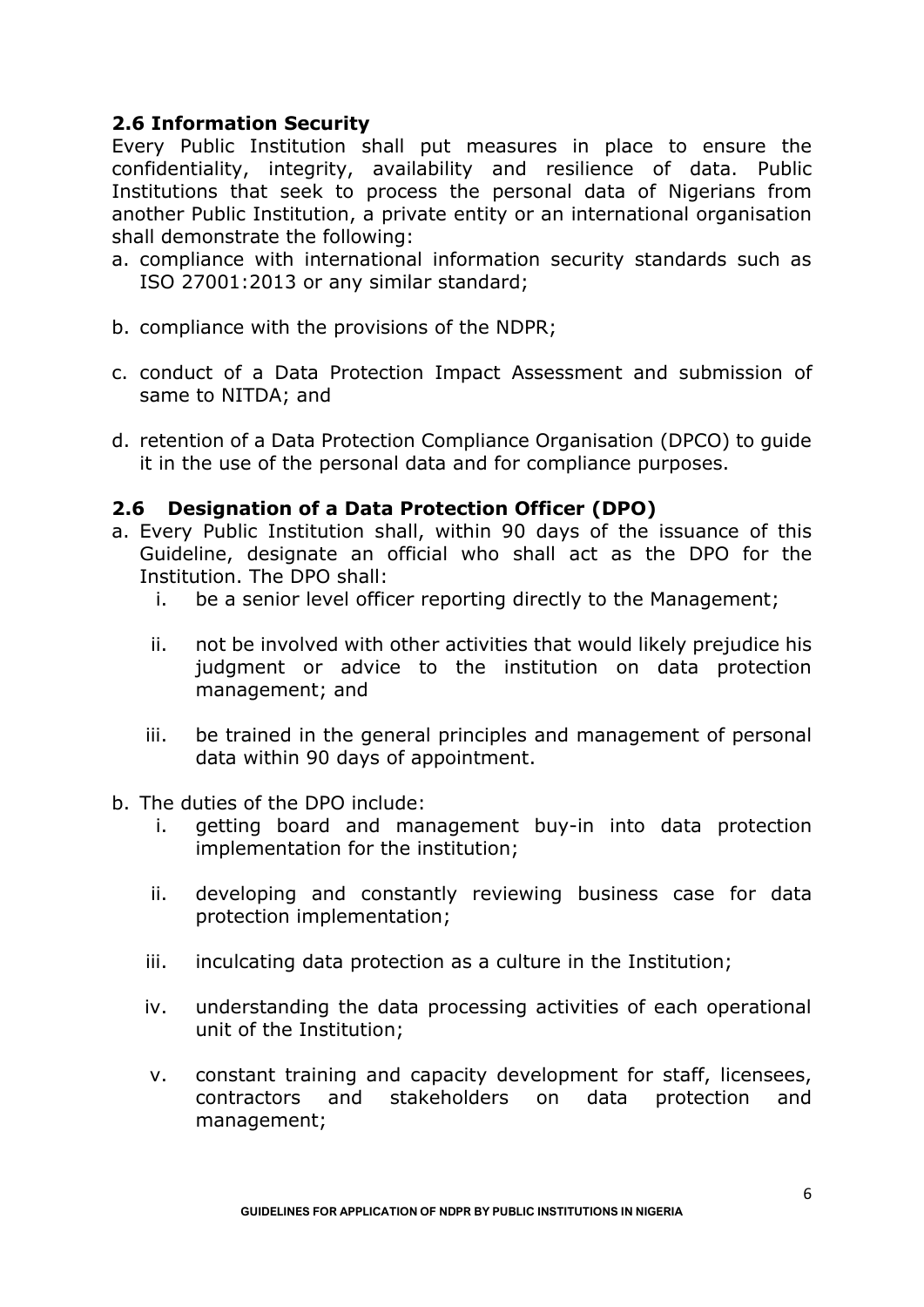- vi. advising the Management on practices that could trigger breaches; and
- vii. interpreting the roles of different units in the light of data privacy protection.
- c. The DPO shall be assisted by officers with certification, knowledge and experience in law, data protection and privacy, information technology, cybersecurity and related fields.

### **2.8 Appointment of a DPCO**

Every Public Institution shall retain the service of a DPCO. The DPCO shall provide data protection audit, training and compliance services to the Institution. The list of licensed DPCOs shall be as published by NITDA. In addition to the functions stated in the NDPR, the DPCO shall be responsible for:

- a. evaluating status of compliance by the Institution. NITDA expects DPCOs to base their judgment on verifiable documents and practices in the establishment;
- b. appraising Data Subjects Rights Protection. The DPCO should be satisfied that the auditee has clear processes to protect the rights of the data subject. For example, a Data Subject Access Request form shows intent of transparency and accountability;
- c. assessing level of awareness by top management, staff, contractors and customers on the NDPR;
- d. identifying current or potential non-compliances;
- e. drawing out a remedial plan to remediate identified non-compliances; and
- f. every Public Institution may state further criteria to qualify DPCOs as long as the entity performing such duty shall be those licensed by NITDA.

#### **2.9 Privacy Policy**

All Public Institutions with data processing responsibilities and functions shall have a privacy policy that provides the following details:

- a. what constitutes the Data Subject's consent;
- b. description of collectable personal information;
- c. purpose of collection of Personal Data;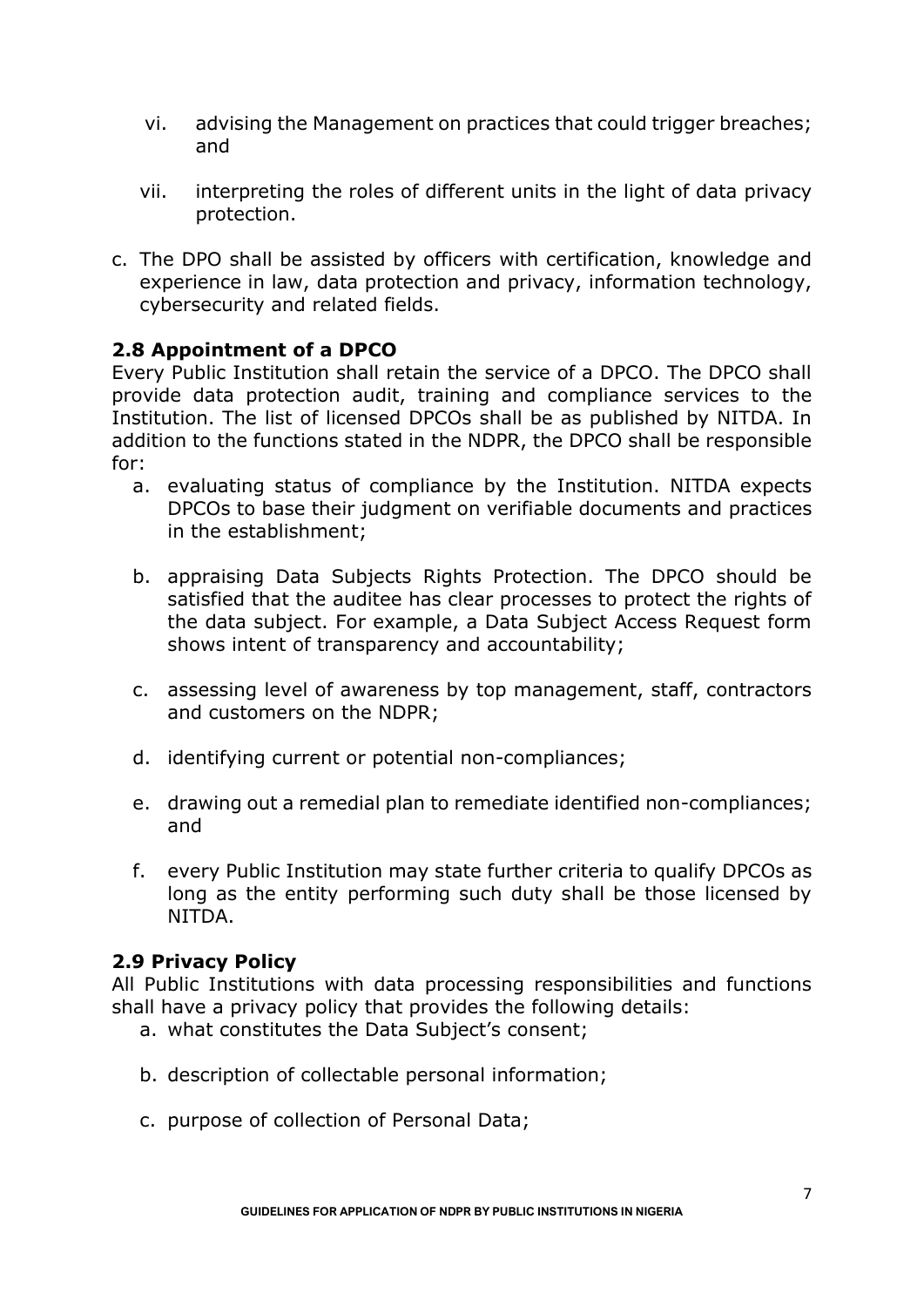- d. description of technical methods used to collect and store personal information, cookies, JWT, web tokens etc.;
- e. access (if any) of third parties to Personal Data and purpose of access;
- f. a highlight of the principles stated in the NDPR;
- g. available remedies in the event of violation of the privacy policy;
- h. the time frame for remedy;
- i. any other information relevant to the document; and
- j. the mode or medium adopted for data subjects to exercise their rights for providing verifiable consent for the processing of their personal data.

The policy shall be given wide publicity through the mediums accessible for majority of the patrons of the service of the Institution, such as website, digital media, posted at conspicuous parts of business premises, by reading to the affected data subjects; or publication in any public media.

# **3.0 Rights of a Data Subject**

- **3.1** No person shall:
	- a. be denied a privilege, access or right accorded by a law of Nigeria on the basis that such person refuses or fails to provide certain personal information to a government entity except such denial is based on a law passed by the National Assembly;
	- b. be tracked, traced, or be subject to automatic or digital decisions without a law of the National Assembly or consent of the subject; and
	- c. be denied access to judicial interpretation or redress as regards the use of his/her data, so long as no judicial prohibition shall be sought except to obscure the particular information of the litigant until a final decision is made by the court of competent jurisdiction.
- **3.2** Public Institutions who seek to access and use the personal data legally collected, stored by another statutory body shall:
	- a. conduct and submit a Data Protection Impact Assessment (DPIA) through a licensed DPCO to NITDA which shall consider and give a feedback within 15 working days after the final version of the DPIA has been submitted;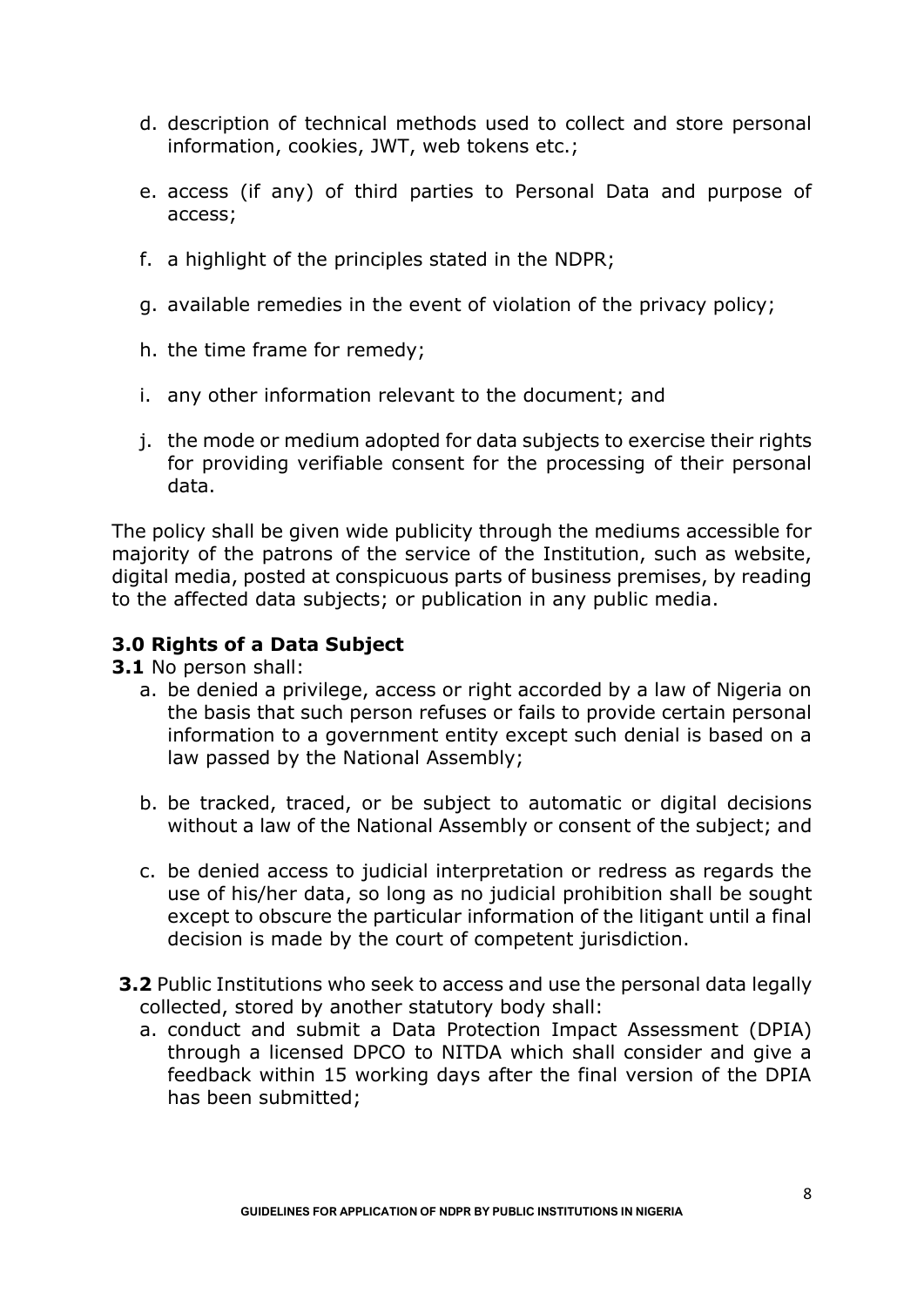- b. publish a public notice stating the intent to use personal data of Nigerians, the basis for the use, legal or public interest to be served, affected categories of people, commitment to data privacy protection, means of contacting the Public Institution and any other information as may be necessary or directed by NITDA or any law in existence. Such notice shall be published in four national daily newspapers, the Public Institution's website, social media handles and other appropriate media. The notice shall be published at least 30 days (1 calendar month) before the data is used; and
- c. establish information security architecture and processes to assure the security and protection of the privacy of the data subjects.

#### **4.0. Use of Technology for Processing of Personal Data**

- a. all databases containing personal data must be stored in digital databases with restricted or controlled access within 60 days from the issuance of this Guideline;
- b. all processed personal data with personal identifiers of data subjects can only be shared with Public Institutions through encrypted formats or other cryptographic methods that protect personal data from being easily accessible by unauthorized third parties;
- c. sharing of databases either through emails, hardcopies and files in any other format in non-conformity with paragraph 4.b is hereby prohibited and constitutes a breach of this Guideline;
- d. all other data controllers with personal data of interest to Public Institutions for any basis as identified in Paragraph 2.2, shall create separate encrypted platform to process such data and must not under any circumstance grant access to backend of databases except for criminal investigation by a law enforcement agency or in obedience to a judicial order; and
- e. data controllers shall anonymize or pseudonymize all personal data to be shared with third parties for processing for purposes of predictive analysis, forecasting, mapping or intelligence gathering, in so far legal basis has been established for the request in line with paragraph 2.2 of this Guideline

### **5.0 Obligation of Data Controllers to Share Personal Data with Public Institutions**

a. Any data controller, whether public or private, with personal data of interest to any PI is obliged to process such data insofar as the request complies with all the provisions of this Guideline.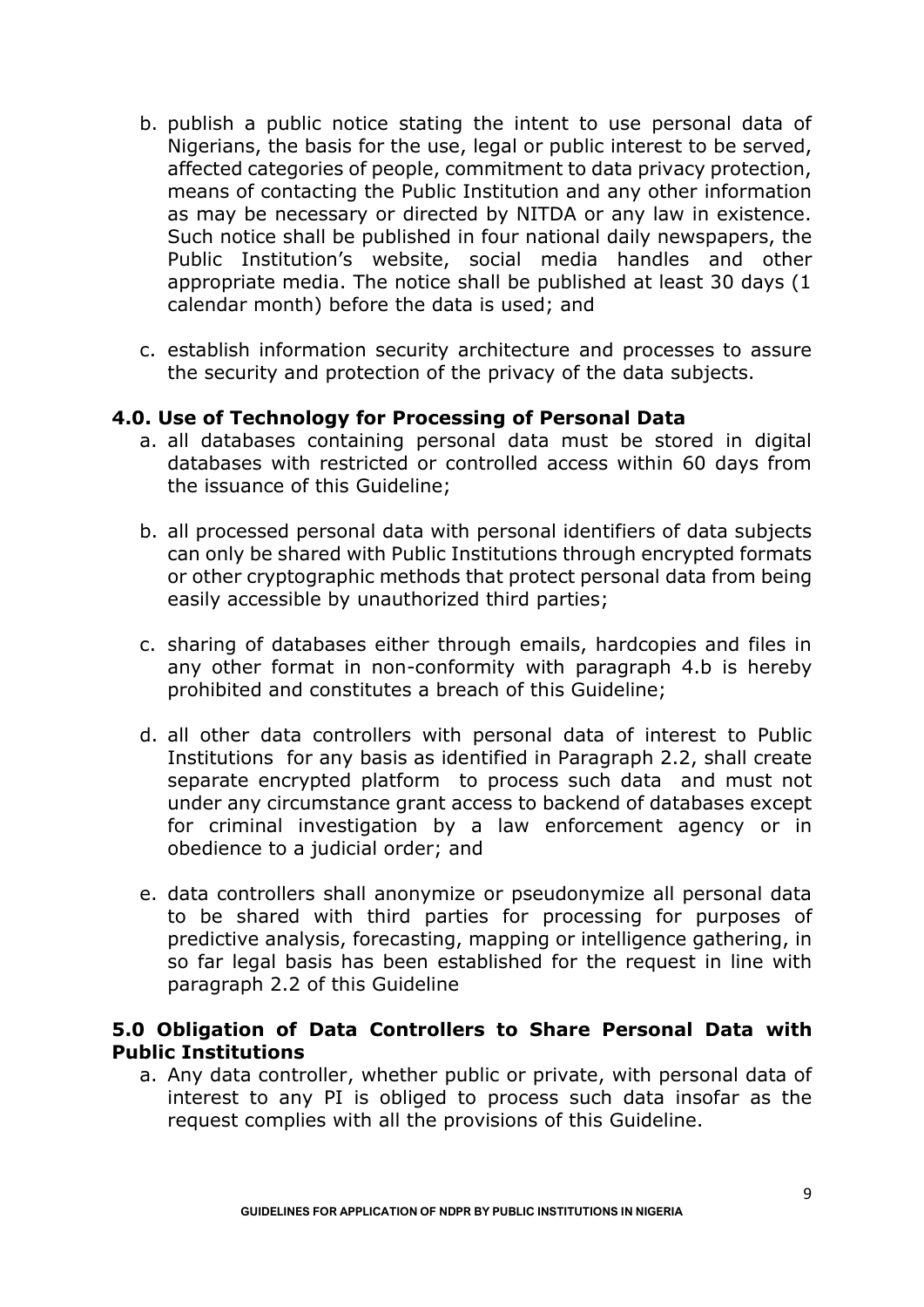- b. Where a request is made to a data controller to process any personal data on behalf of any Public Institution for the purposes of public or vital interest, the data controller shall evaluate the request to ensure it complies with provisions of these guidelines or shall seek clarification from NITDA within seven (7) days from receipt of such request.
- c. Where a data controller is satisfied that the request to process data with a PI meets the requirements set out in this requiation, the data controller shall provide details of such transaction to NITDA, stating the following:
	- i. the purpose for which data is to be processed;
	- ii. duration for such processing;
	- iii. type and classes of personal data to be shared; and
	- iv. evaluation statement showing that the request complies with provisions of this Guideline.
- d. Processing of personal data for the purpose of security or law enforcement is exempted from the application of Paragraph 2.

#### **6.0 Processing of Personal Data for Public, Legal or Vital Interest by a Data Controller on Behalf of a Public Institution**

Any PI seeking to process personal data in public, legal or for vital interest of a data subject shall:

- a. ensure such request is endorsed or signed by a Governor of the Sate, Minister of the Federal Republic or the Chief Executive Officer of the PI;
- b. state clearly the purpose for such processing and disclose the vital or public interest to be served by such processing;
- c. provide a clear description of the output sought and manner the output shall be applied for the benefit of data subject;
- d. provide proof of compliance of system requirements as required under Paragraph 4; and
- e. provide an undertaking to:
- i. protect the information shared;
- ii. avoid any attempt to deanonymize the information shared; and
- iii. refrain from using the data for any other purpose.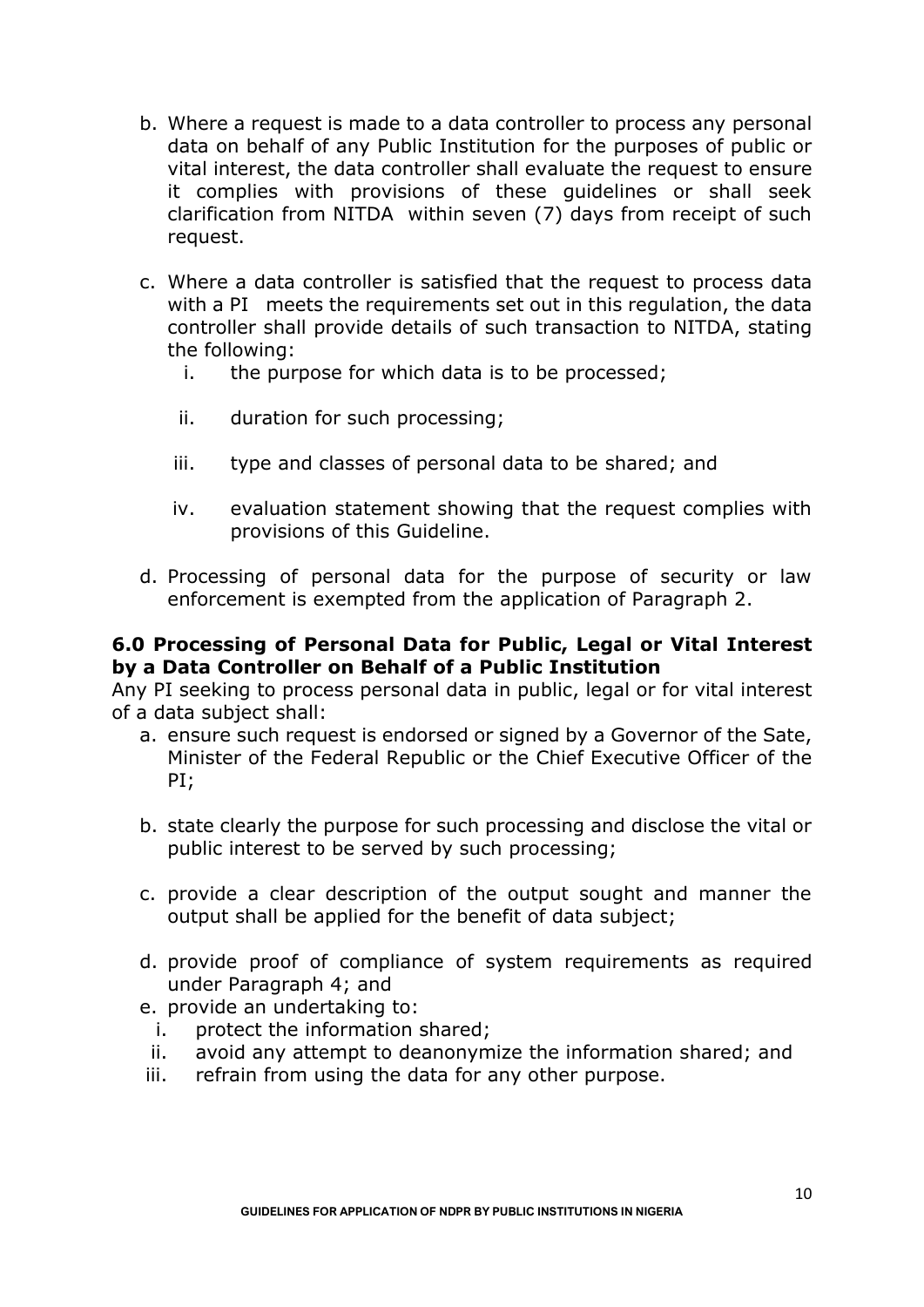#### **7. 0 Breach**

- a. Breach or non-compliance with provisions of this Guideline is an offense in line with the provisions of Section 17 of the NITDA Act 2007 and the NDPR 2019.
- b. Principal officers of Public Institutions processing personal data or Public Institution that may have requested for processed data shall be personally liable for breach of this Guideline or misuse of information shared from personal data, either while in office or after the expiration of term in office.

#### **8.0 Administrative Redress Panel (ARP)**

Parties may approach the ARP established by Article 4.2 of the NDPR, 2019 to seek redress following a determination of breach by NITDA.